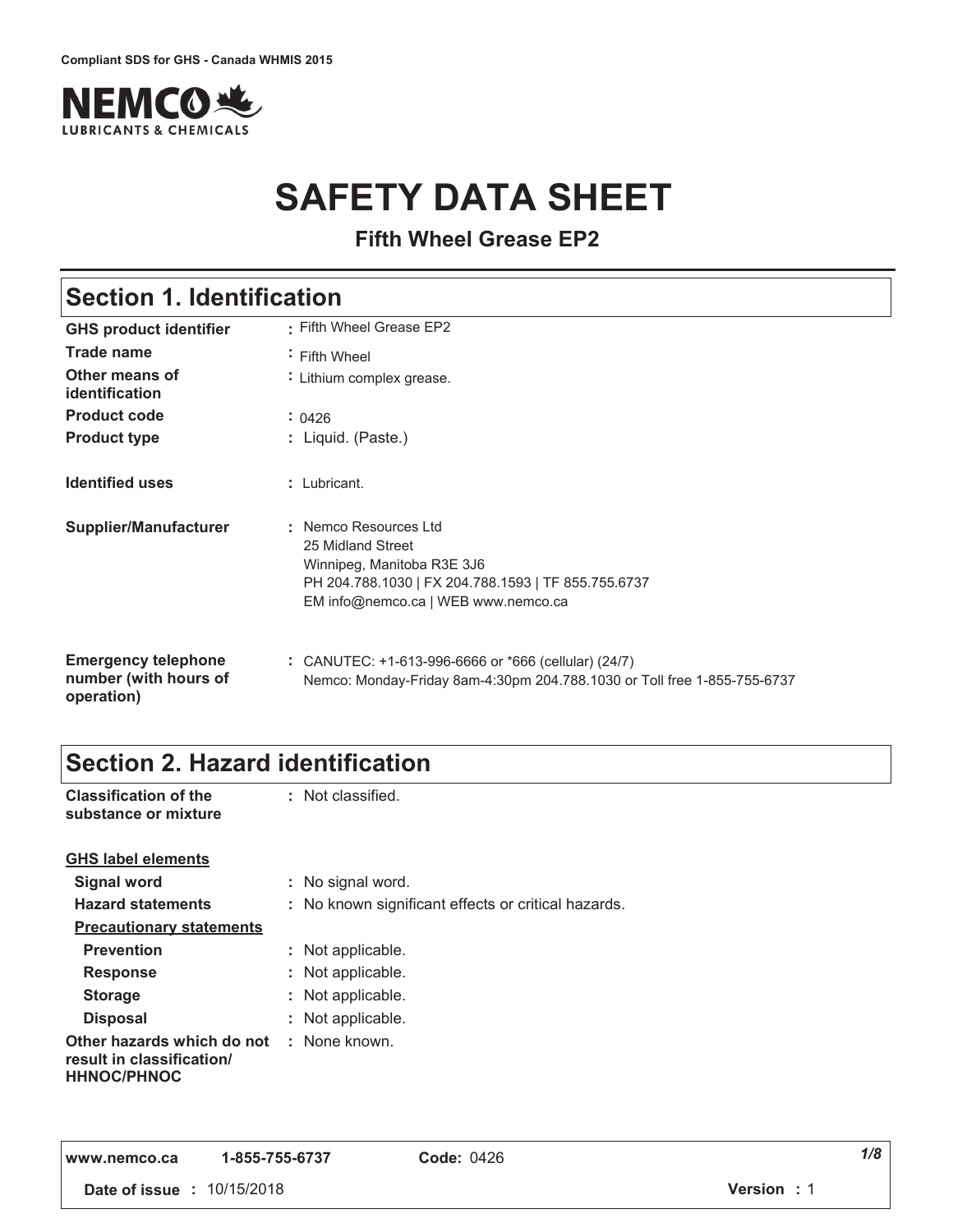

# Section 3. Composition/information on ingredients

| Substance/mixture     | : Substance               |
|-----------------------|---------------------------|
| Other means of        | : Lithium complex grease. |
| <b>identification</b> |                           |

### **CAS number/other identifiers**

| : Not available. |
|------------------|
|                  |

**Product code**  $: 0426$ 

The exact percentage (concentration) in the composition has been withheld as a trade secret in accordance with the amended HPR as of April 2018.

There are no ingredients present which, within the current knowledge of the supplier and in the concentrations applicable, are classified as hazardous to health or the environment and hence require reporting in this section.

Occupational exposure limits, if available, are listed in Section 8.

### **Section 4. First-aid measures**

#### Description of necessary first aid measures

| Eye contact         | : Immediately flush eyes with plenty of water, occasionally lifting the upper and lower<br>eyelids. Check for and remove any contact lenses. Get medical attention if irritation<br>occurs.                                                                                                                                                               |
|---------------------|-----------------------------------------------------------------------------------------------------------------------------------------------------------------------------------------------------------------------------------------------------------------------------------------------------------------------------------------------------------|
| <b>Inhalation</b>   | : Remove victim to fresh air and keep at rest in a position comfortable for breathing.<br>Get medical attention if symptoms occur.                                                                                                                                                                                                                        |
| <b>Skin contact</b> | : Flush contaminated skin with plenty of water. Get medical attention if symptoms<br>occur.                                                                                                                                                                                                                                                               |
| Ingestion           | : Wash out mouth with water. Remove victim to fresh air and keep at rest in a<br>position comfortable for breathing. If material has been swallowed and the exposed<br>person is conscious, give small quantities of water to drink. Do not induce vomiting<br>unless directed to do so by medical personnel. Get medical attention if symptoms<br>occur. |

### Most important symptoms/effects, acute and delayed

| <b>Potential acute health effects</b> |                                                                                                                                |
|---------------------------------------|--------------------------------------------------------------------------------------------------------------------------------|
| Eye contact                           | : No known significant effects or critical hazards.                                                                            |
| <b>Inhalation</b>                     | : No known significant effects or critical hazards.                                                                            |
| <b>Skin contact</b>                   | : No known significant effects or critical hazards.                                                                            |
| Ingestion                             | : No known significant effects or critical hazards.                                                                            |
| Over-exposure signs/symptoms          |                                                                                                                                |
| Eye contact                           | : No known significant effects or critical hazards.                                                                            |
| <b>Inhalation</b>                     | : No known significant effects or critical hazards.                                                                            |
| <b>Skin contact</b>                   | : No known significant effects or critical hazards.                                                                            |
| Ingestion                             | : No known significant effects or critical hazards.                                                                            |
|                                       | Indication of immediate medical attention and special treatment needed, if necessary                                           |
| Notes to physician                    | : Treat symptomatically. Contact poison treatment specialist immediately if large<br>quantities have been ingested or inhaled. |
| <b>Specific treatments</b>            | : No specific treatment.                                                                                                       |
| <b>Protection of first-aiders</b>     | : No action shall be taken involving any personal risk or without suitable training.                                           |
|                                       |                                                                                                                                |

See toxicological information (Section 11)

| www.nemco.ca                      | 1-855-755-6737 | <b>Code: 0426</b> |            | $2/\epsilon$ |
|-----------------------------------|----------------|-------------------|------------|--------------|
| <b>Date of issue : 10/15/2018</b> |                |                   | Version: 1 |              |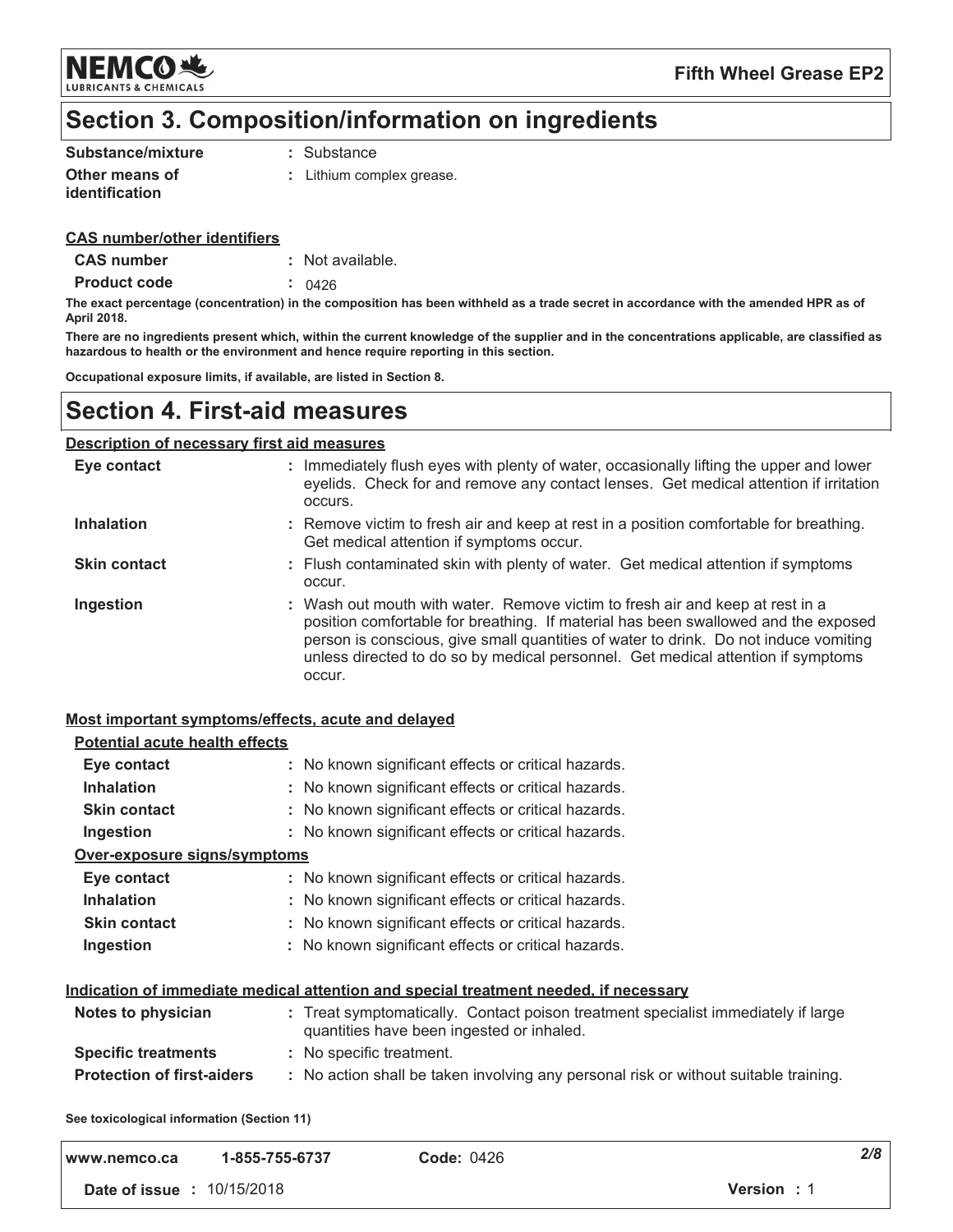

# **Section 5. Fire-fighting measures**

| <b>Extinguishing media</b>                               |                                                                                                                                                                                                     |
|----------------------------------------------------------|-----------------------------------------------------------------------------------------------------------------------------------------------------------------------------------------------------|
| Suitable extinguishing<br>media                          | : Foam. Dry powder. Carbon dioxide. Water spray. Sand.                                                                                                                                              |
| Unsuitable extinguishing<br>media                        | : Do not use a heavy water stream.                                                                                                                                                                  |
| <b>Specific hazards arising</b><br>from the chemical     | : Burning produces irritating, toxic and noxious fumes.                                                                                                                                             |
| <b>Hazardous thermal</b><br>decomposition products       | : No specific data.                                                                                                                                                                                 |
| <b>Special protective actions</b><br>for fire-fighters   | : Promptly isolate the scene by removing all persons from the vicinity of the incident if<br>there is a fire. No action shall be taken involving any personal risk or without<br>suitable training. |
| <b>Special protective</b><br>equipment for fire-fighters | : Fire-fighters should wear appropriate protective equipment and self-contained<br>breathing apparatus (SCBA) with a full face-piece operated in positive pressure<br>mode.                         |

# **Section 6. Accidental release measures**

| <b>Personal precautions, protective equipment and emergency procedures</b> |  |                                                                                                                                                                                                                                                                                                                                                                                                                                                                                                                                                                                             |
|----------------------------------------------------------------------------|--|---------------------------------------------------------------------------------------------------------------------------------------------------------------------------------------------------------------------------------------------------------------------------------------------------------------------------------------------------------------------------------------------------------------------------------------------------------------------------------------------------------------------------------------------------------------------------------------------|
| For non-emergency<br>personnel                                             |  | : No action shall be taken involving any personal risk or without suitable training.<br>Evacuate surrounding areas. Keep unnecessary and unprotected personnel from<br>entering. Do not touch or walk through spilled material. Put on appropriate personal<br>protective equipment.                                                                                                                                                                                                                                                                                                        |
|                                                                            |  | For emergency responders : If specialized clothing is required to deal with the spillage, take note of any<br>information in Section 8 on suitable and unsuitable materials. See also the<br>information in "For non-emergency personnel".                                                                                                                                                                                                                                                                                                                                                  |
| <b>Environmental precautions</b>                                           |  | : Avoid dispersal of spilled material and runoff and contact with soil, waterways,<br>drains and sewers. Inform the relevant authorities if the product has caused<br>environmental pollution (sewers, waterways, soil or air).                                                                                                                                                                                                                                                                                                                                                             |
| Methods and materials for containment and cleaning up                      |  |                                                                                                                                                                                                                                                                                                                                                                                                                                                                                                                                                                                             |
| <b>Spill</b>                                                               |  | : Stop leak if without risk. Move containers from spill area. Prevent entry into sewers,<br>water courses, basements or confined areas. Wash spillages into an effluent<br>treatment plant or proceed as follows. Contain and collect spillage with non-<br>combustible, absorbent material e.g. sand, earth, vermiculite or diatomaceous earth<br>and place in container for disposal according to local regulations (see Section 13).<br>Dispose of via a licensed waste disposal contractor. Note: see Section 1 for<br>emergency contact information and Section 13 for waste disposal. |

# **Section 7. Handling and storage**

### **Precautions for safe handling**

| <b>Protective measures</b>                | : Put on appropriate personal protective equipment (see Section 8).                                                                                                                                                                                                    |
|-------------------------------------------|------------------------------------------------------------------------------------------------------------------------------------------------------------------------------------------------------------------------------------------------------------------------|
| Advice on general<br>occupational hygiene | : Eating, drinking and smoking should be prohibited in areas where this material is<br>handled, stored and processed. Workers should wash hands and face before eating,<br>drinking and smoking. See also Section 8 for additional information on hygiene<br>measures. |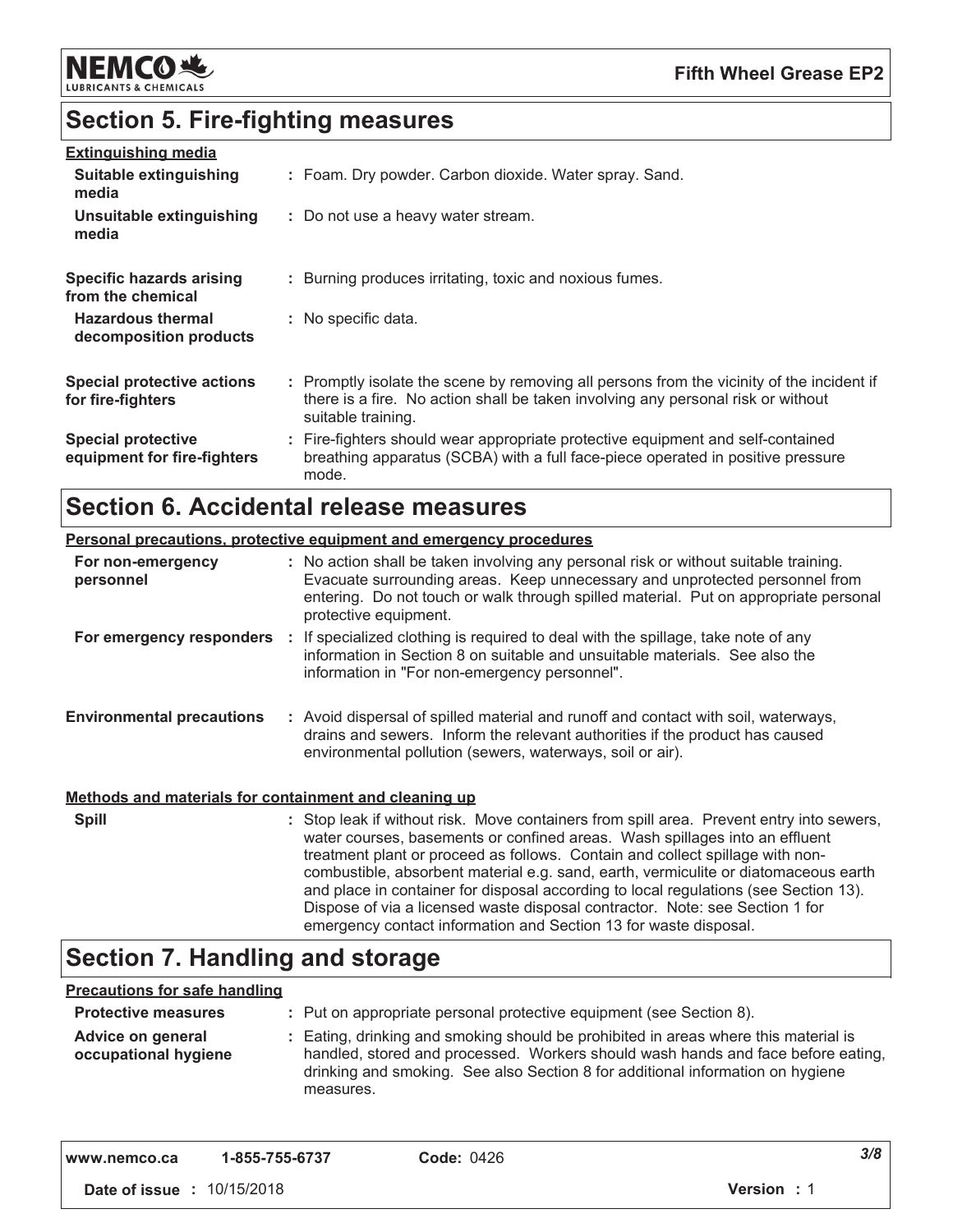

**Fifth Wheel Grease EP2** 

# Section 7. Handling and storage

| Conditions for safe storage, | : Store in accordance with local regulations. Store in original container protected from                                                                                                                                                                                                                                                                                                            |
|------------------------------|-----------------------------------------------------------------------------------------------------------------------------------------------------------------------------------------------------------------------------------------------------------------------------------------------------------------------------------------------------------------------------------------------------|
| including any                | direct sunlight in a dry, cool and well-ventilated area, away from incompatible                                                                                                                                                                                                                                                                                                                     |
| incompatibilities            | materials (see Section 10) and food and drink. Keep container tightly closed and<br>sealed until ready for use. Containers that have been opened must be carefully<br>resealed and kept upright to prevent leakage. Do not store in unlabeled containers.<br>Use appropriate containment to avoid environmental contamination. See Section 10<br>for incompatible materials before handling or use. |

# Section 8. Exposure controls/personal protection

| <b>Control parameters</b><br><b>Occupational exposure limits</b><br>None. |   |                                                                                                                                                                                                                                                                                                                                                                                                 |
|---------------------------------------------------------------------------|---|-------------------------------------------------------------------------------------------------------------------------------------------------------------------------------------------------------------------------------------------------------------------------------------------------------------------------------------------------------------------------------------------------|
| <b>Appropriate engineering</b><br>controls                                |   | : Good general ventilation should be sufficient to control worker exposure to airborne<br>contaminants.                                                                                                                                                                                                                                                                                         |
| <b>Environmental exposure</b><br>controls                                 | ÷ | Emissions from ventilation or work process equipment should be checked to ensure<br>they comply with the requirements of environmental protection legislation.                                                                                                                                                                                                                                  |
| <b>Individual protection measures</b>                                     |   |                                                                                                                                                                                                                                                                                                                                                                                                 |
| <b>Hygiene measures</b>                                                   |   | Wash hands, forearms and face thoroughly after handling chemical products, before<br>eating, smoking and using the lavatory and at the end of the working period.<br>Appropriate techniques should be used to remove potentially contaminated clothing.<br>Wash contaminated clothing before reusing. Ensure that eyewash stations and<br>safety showers are close to the workstation location. |
| <b>Eye/face protection</b>                                                |   | : Safety eyewear complying with an approved standard should be used when a risk<br>assessment indicates this is necessary to avoid exposure to liquid splashes, mists,<br>gases or dusts. If contact is possible, the following protection should be worn,<br>unless the assessment indicates a higher degree of protection: safety glasses with<br>side-shields.                               |
| <b>Skin protection</b>                                                    |   |                                                                                                                                                                                                                                                                                                                                                                                                 |
| <b>Hand protection</b>                                                    |   | : Chemical-resistant, impervious gloves complying with an approved standard should<br>be worn at all times when handling chemical products if a risk assessment indicates<br>this is necessary.                                                                                                                                                                                                 |
| <b>Body protection</b>                                                    |   | Personal protective equipment for the body should be selected based on the task<br>being performed and the risks involved and should be approved by a specialist<br>before handling this product.                                                                                                                                                                                               |
| Other skin protection                                                     |   | : Appropriate footwear and any additional skin protection measures should be<br>selected based on the task being performed and the risks involved and should be<br>approved by a specialist before handling this product.                                                                                                                                                                       |
| <b>Respiratory protection</b>                                             |   | : Based on the hazard and potential for exposure, select a respirator that meets the<br>appropriate standard or certification. Respirators must be used according to a<br>respiratory protection program to ensure proper fitting, training, and other important<br>aspects of use.                                                                                                             |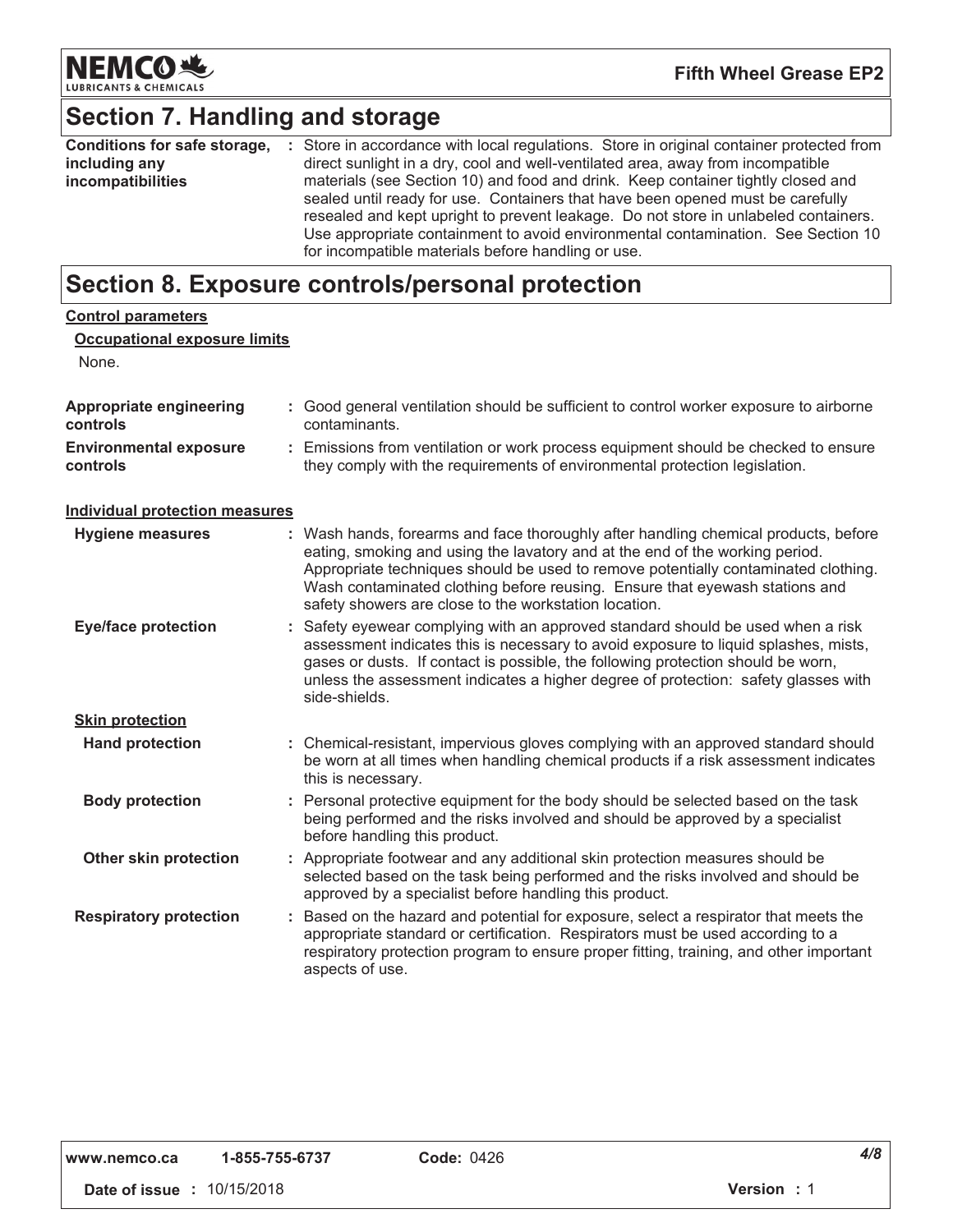

# Section 9. Physical and chemical properties

### **Appearance**

| <b>Physical state</b>                           | : Liquid. [Paste. Opaque.]                     |
|-------------------------------------------------|------------------------------------------------|
| Color                                           | $:$ Brown.                                     |
| Odor                                            | Mild petroleum.                                |
| <b>Odor threshold</b>                           | : Not available.                               |
| pH                                              | : 7 to 7.2 [Conc. (% w/w): $1\%$ ]             |
| <b>Freezing point</b>                           | $:$ Not available.                             |
| <b>Boiling point</b>                            | : $>371^{\circ}$ C ( $>699.8^{\circ}$ F)       |
| <b>Flash point</b>                              | : Closed cup: >177°C (>350.6°F)                |
| <b>Evaporation rate</b>                         | : Not available.                               |
| <b>Flammability (solid, gas)</b>                | : Non-flammable.                               |
| Lower and upper explosive<br>(flammable) limits | $:$ Not available.                             |
| Vapor pressure                                  | : <0.13 kPa (<1 mm Hg) @ 20°C (68°F)           |
| <b>Vapor density</b>                            | : Not available.                               |
| <b>Relative density</b>                         | : $0.92 \text{ @ } 20^{\circ}$ C (68°F)        |
| <b>Solubility</b>                               | : Water $<5\%$                                 |
| <b>Partition coefficient: n-</b>                | $:$ Not available.                             |
| octanol/water                                   |                                                |
| <b>Auto-ignition temperature</b>                | : Not available.                               |
| <b>Decomposition temperature</b>                | : Not available.                               |
| <b>Viscosity</b>                                | : Kinematic: > 1000 mm <sup>2</sup> /s @ 40 °C |

# Section 10. Stability and reactivity

| <b>Hazardous decomposition</b><br>products   | : Hydrocarbons. Carbon monoxide. Carbon dioxide.                                             |
|----------------------------------------------|----------------------------------------------------------------------------------------------|
| Incompatible materials                       | : Strong oxidizers. Strong acids. Strong bases.                                              |
| <b>Conditions to avoid</b>                   | : Direct sunlight. Extremely high or low temperatures.                                       |
| <b>Possibility of hazardous</b><br>reactions | : Under normal conditions of storage and use, hazardous reactions will not occur.            |
| <b>Chemical stability</b>                    | : The product is stable.                                                                     |
| <b>Reactivity</b>                            | : No specific test data related to reactivity available for this product or its ingredients. |

# **Section 11. Toxicological information**

|                                   | Information on toxicological effects |                   |                    |
|-----------------------------------|--------------------------------------|-------------------|--------------------|
| <b>Acute toxicity</b>             |                                      |                   |                    |
| There is no data available.       |                                      |                   |                    |
| <b>Irritation/Corrosion</b>       |                                      |                   |                    |
| There is no data available.       |                                      |                   |                    |
| <b>Sensitization</b>              |                                      |                   |                    |
| www.nemco.ca                      | 1-855-755-6737                       | <b>Code: 0426</b> | 5/8                |
| <b>Date of issue : 10/15/2018</b> |                                      |                   | <b>Version</b> : 1 |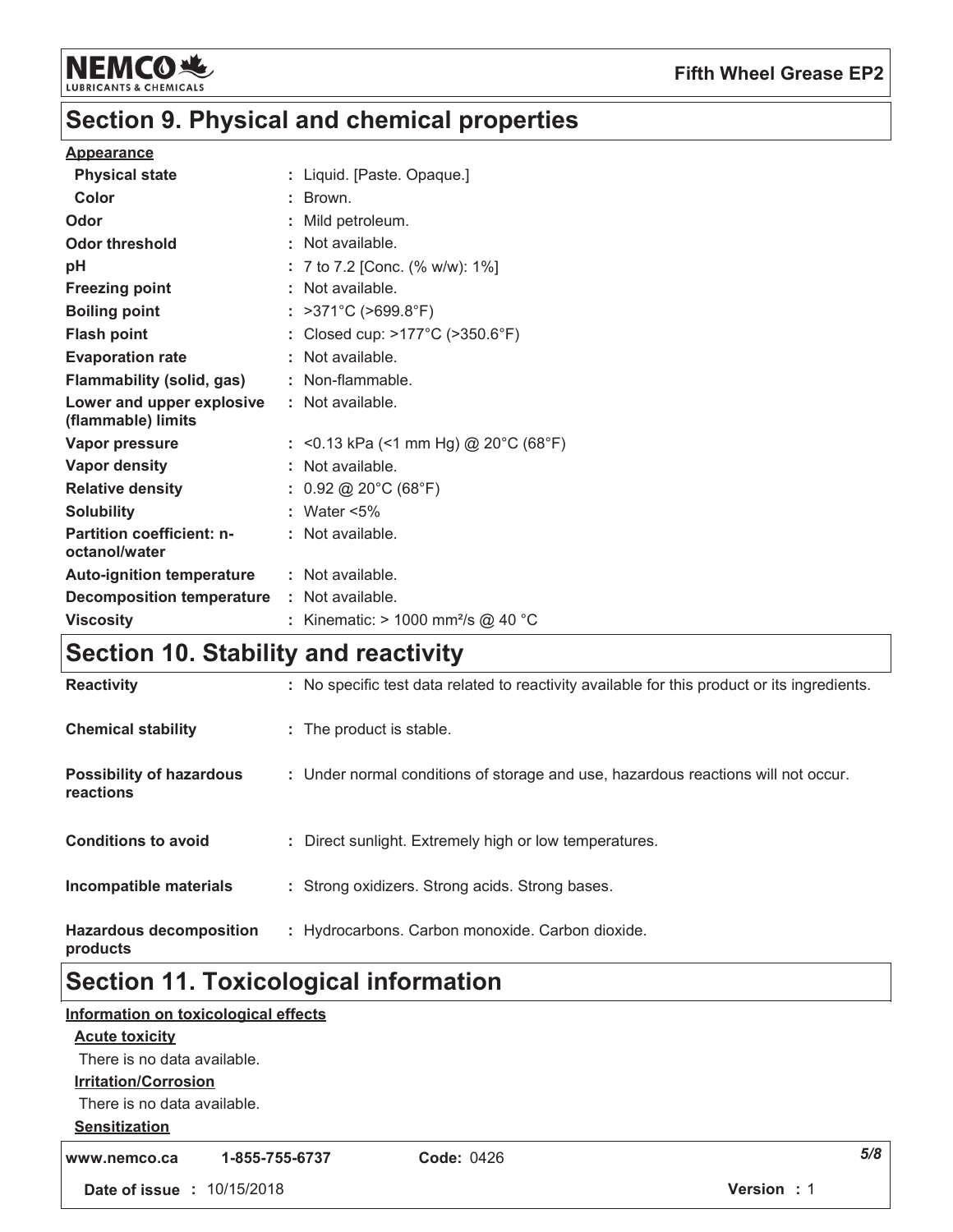

# Section 11. Toxicological information

| There is no data available.                        |                                                                                          |
|----------------------------------------------------|------------------------------------------------------------------------------------------|
| <b>Mutagenicity</b>                                |                                                                                          |
| There is no data available.                        |                                                                                          |
| Carcinogenicity                                    |                                                                                          |
| There is no data available.                        |                                                                                          |
| <b>Reproductive toxicity</b>                       |                                                                                          |
| There is no data available.                        |                                                                                          |
| Teratogenicity                                     |                                                                                          |
| There is no data available.                        |                                                                                          |
| Specific target organ toxicity (single exposure)   |                                                                                          |
| There is no data available.                        |                                                                                          |
| Specific target organ toxicity (repeated exposure) |                                                                                          |
| There is no data available.                        |                                                                                          |
| <b>Aspiration hazard</b>                           |                                                                                          |
| There is no data available.                        |                                                                                          |
|                                                    |                                                                                          |
| Information on the likely                          | : Dermal contact. Eye contact. Inhalation. Ingestion.                                    |
| routes of exposure                                 |                                                                                          |
| <b>Potential acute health effects</b>              |                                                                                          |
| Eye contact                                        | : No known significant effects or critical hazards.                                      |
| <b>Inhalation</b>                                  | : No known significant effects or critical hazards.                                      |
| <b>Skin contact</b>                                | : No known significant effects or critical hazards.                                      |
| Ingestion                                          | : No known significant effects or critical hazards.                                      |
|                                                    |                                                                                          |
|                                                    | Symptoms related to the physical, chemical and toxicological characteristics             |
| Eye contact                                        | : No known significant effects or critical hazards.                                      |
| <b>Inhalation</b>                                  | : No known significant effects or critical hazards.                                      |
| <b>Skin contact</b>                                | : No known significant effects or critical hazards.                                      |
| Ingestion                                          | : No known significant effects or critical hazards.                                      |
|                                                    |                                                                                          |
|                                                    | Delayed and immediate effects and also chronic effects from short and long term exposure |
| <b>Short term exposure</b>                         |                                                                                          |
| <b>Potential immediate</b><br>effects              | : No known significant effects or critical hazards.                                      |
|                                                    |                                                                                          |
| <b>Potential delayed effects</b>                   | : No known significant effects or critical hazards.                                      |
| Long term exposure                                 |                                                                                          |
| <b>Potential immediate</b><br>effects              | : No known significant effects or critical hazards.                                      |
| <b>Potential delayed effects</b>                   | : No known significant effects or critical hazards.                                      |
| <b>Potential chronic health effects</b>            |                                                                                          |
| General                                            | : No known significant effects or critical hazards.                                      |
| Carcinogenicity                                    | : No known significant effects or critical hazards.                                      |
| <b>Mutagenicity</b>                                | : No known significant effects or critical hazards.                                      |
| <b>Teratogenicity</b>                              | : No known significant effects or critical hazards.                                      |
|                                                    |                                                                                          |
| 1-855-755-6737<br>www.nemco.ca                     | <b>Code: 0426</b>                                                                        |

Date of issue : 10/15/2018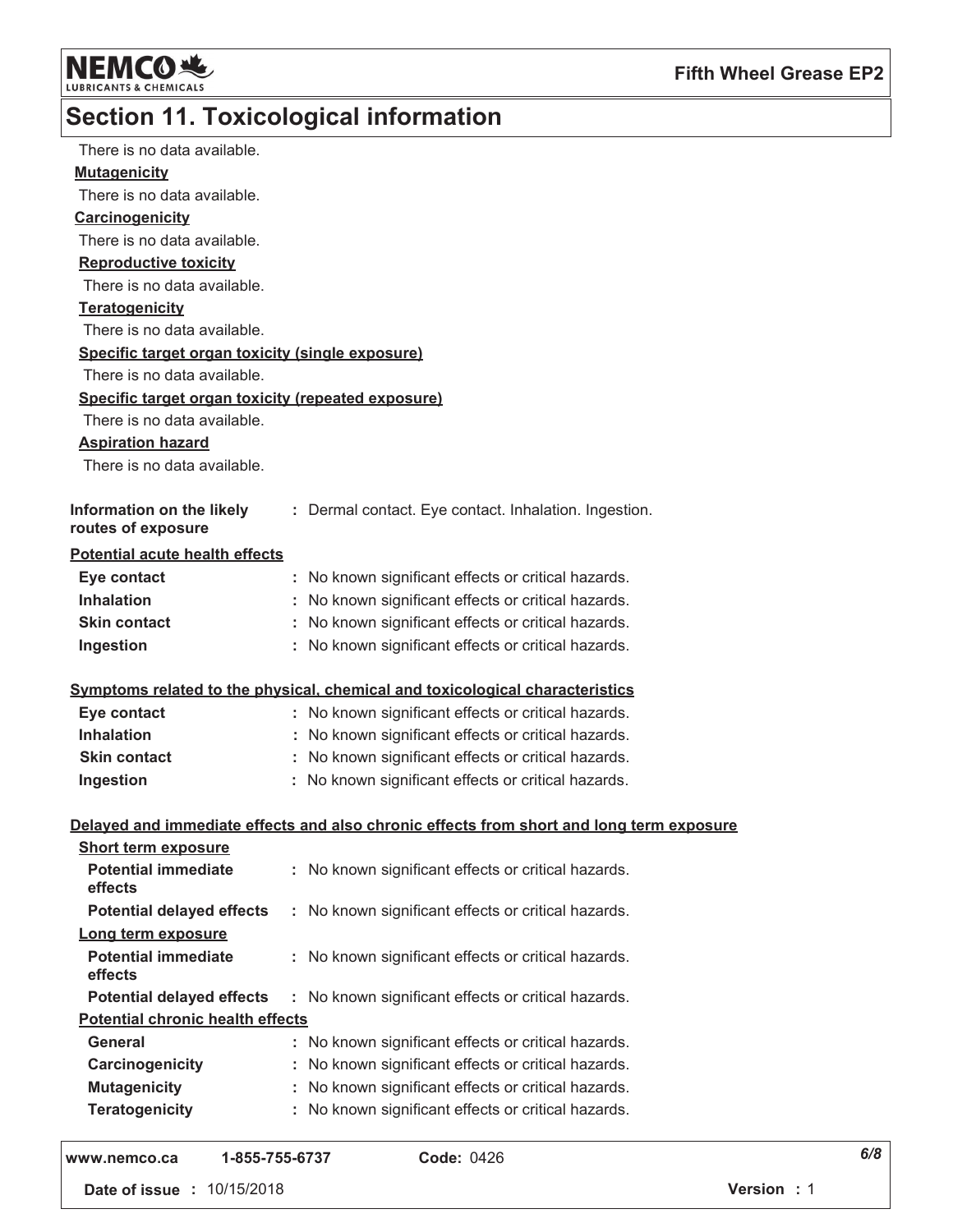**NEMCO头** 

**Fifth Wheel Grease EP2** 

### **Section 11. Toxicological information**

**Developmental effects Fertility effects** 

: No known significant effects or critical hazards.

: No known significant effects or critical hazards.

### **Numerical measures of toxicity**

### **Acute toxicity estimates**

There is no data available.

# **Section 12. Ecological information**

### **Toxicity**

There is no data available.

### Persistence and degradability

There is no data available.

### **Bioaccumulative potential**

There is no data available.

### **Mobility in soil**

| <b>Soil/water partition</b> | : There is no data available. |
|-----------------------------|-------------------------------|
| coefficient (Koc)           |                               |

Other adverse effects : No known significant effects or critical hazards.

## **Section 13. Disposal considerations**

| <b>Disposal methods</b> | : The generation of waste should be avoided or minimized wherever possible.<br>Disposal of this product, solutions and any by-products should comply with the<br>requirements of environmental protection and waste disposal legislation and any<br>regional local authority requirements. Dispose of surplus and non-recyclable<br>products via a licensed waste disposal contractor. Waste should not be disposed of<br>untreated to the sewer unless fully compliant with the requirements of all authorities<br>with jurisdiction. Waste packaging should be recycled. Incineration or landfill<br>should only be considered when recycling is not feasible. This material and its<br>container must be disposed of in a safe way. Empty containers or liners may retain |
|-------------------------|------------------------------------------------------------------------------------------------------------------------------------------------------------------------------------------------------------------------------------------------------------------------------------------------------------------------------------------------------------------------------------------------------------------------------------------------------------------------------------------------------------------------------------------------------------------------------------------------------------------------------------------------------------------------------------------------------------------------------------------------------------------------------|
|                         | some product residues. Avoid dispersal of spilled material and runoff and contact<br>with soil, waterways, drains and sewers.                                                                                                                                                                                                                                                                                                                                                                                                                                                                                                                                                                                                                                                |

# **Section 14. Transport information**

|                                      | <b>TDG Classification</b> | <b>IMDG</b>       | <b>IATA</b>    |
|--------------------------------------|---------------------------|-------------------|----------------|
| <b>UN number</b>                     | Not regulated.            | Not regulated.    | Not regulated. |
| <b>UN proper</b><br>shipping name    |                           |                   |                |
| <b>Transport</b><br>hazard class(es) |                           | ۰                 | ۰              |
|                                      |                           |                   |                |
| www.nemco.ca                         | 1-855-755-6737            | <b>Code: 0426</b> | 7/8            |
| <b>Date of issue : 10/15/2018</b>    |                           |                   | Version: 1     |